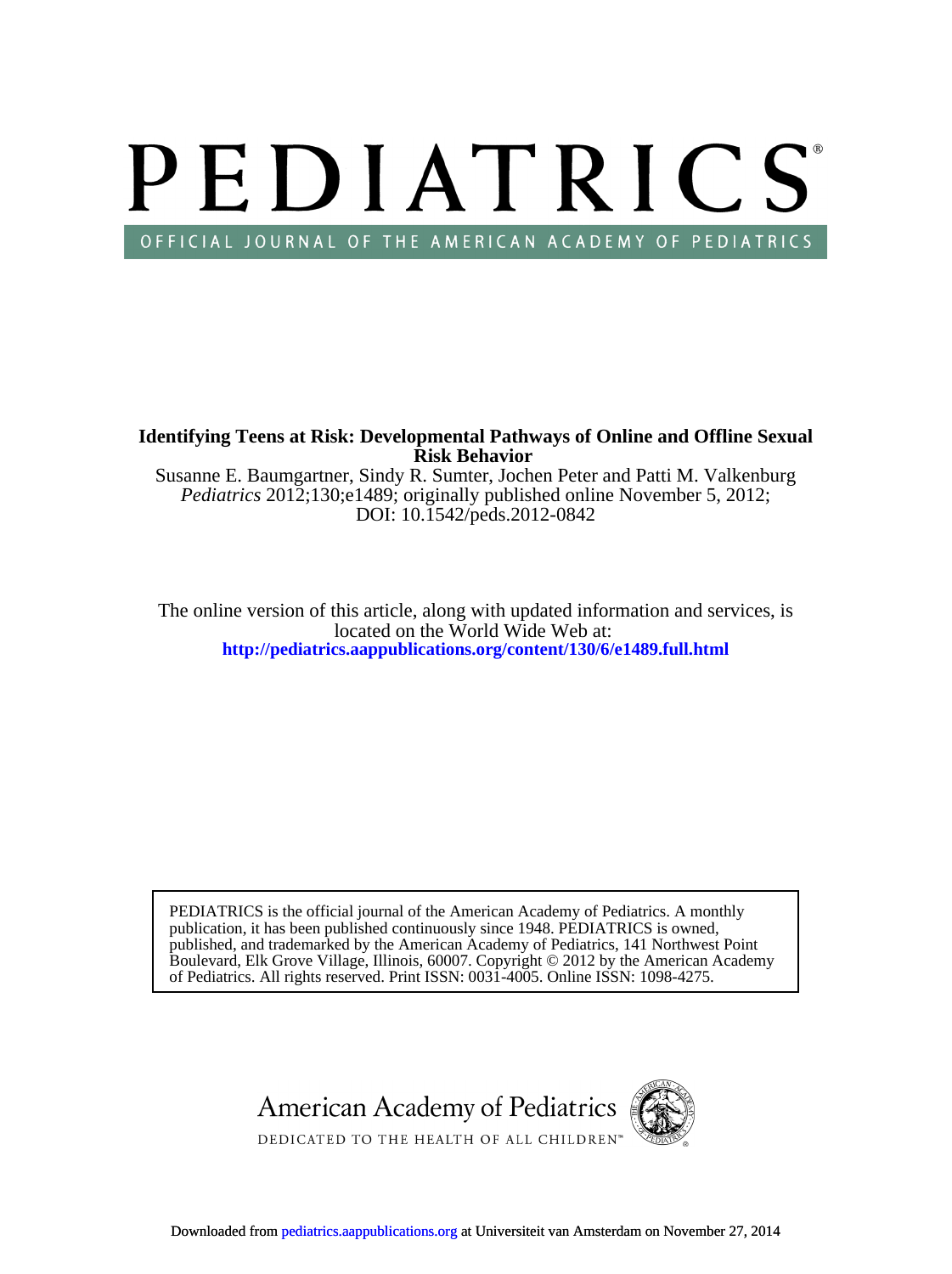## Identifying Teens at Risk: Developmental Pathways of Online and Offline Sexual Risk Behavior

AUTHORS: Susanne E. Baumgartner, MA, Sindy R. Sumter, PhD, Jochen Peter, PhD, and Patti M. Valkenburg, PhD

Amsterdam School of Communication Research, University of Amsterdam, Amsterdam, Netherlands

#### KEY WORDS

sexting, Internet, risk behavior, development, sexuality

#### ABBREVIATIONS

APP—average posterior probabilities BIC—Bayesian Information Criterion OffSRB—offline sexual risk behavior OnSRB—Online sexual risk behavior

All authors have made substantial intellectual contributions to this study and article in each of the following categories: (1) substantial contributions to conception and design, acquisition of data, or analysis and interpretation of data; (2) drafting the article or revising it critically for important intellectual content; and (3) final approval of the version to be published.

www.pediatrics.org/cgi/doi/10.1542/peds.2012-0842

doi:10.1542/peds.2012-0842

Accepted for publication Aug 9, 2012

Address correspondence to Susanne E. Baumgartner, MA, Amsterdam School of Communication Research, University of Amsterdam, Kloveniersburgwal 48, 1012 CX Amsterdam, Netherlands. E-mail: [s.e.baumgartner@uva.nl](mailto:s.e.baumgartner@uva.nl)

PEDIATRICS (ISSN Numbers: Print, 0031-4005; Online, 1098-4275).

Copyright © 2012 by the American Academy of Pediatrics

FINANCIAL DISCLOSURE: The authors have indicated they have no financial relationships relevant to this article to disclose.

**FUNDING:** This research was supported in part by grants from the Netherlands Organisation for Scientific Research to Drs Peter and Valkenburg, and by an ERC advanced grant to Dr Valkenburg.

**WHAT'S KNOWN ON THIS SUBJECT:** Today's adolescents increasingly use the Internet to explore their sexual identity. There is public concern that the Internet, because of its accessibility, affordability, and anonymity, stimulates adolescents to engage in online sexual risk behavior (eg, sending sexual images to strangers).

WHAT THIS STUDY ADDS: This 4-wave panel study is the first to delineate the typical development of online sexual risk behavior, its relationship with offline sexual risk behavior, and the factors (eg, sensation seeking, family cohesion, life satisfaction, education, online communication) that predict both behaviors.

### abstract

**OBJECTIVES:** The aims of this study were (1) to investigate the prevalence and development of both online (OnSRB) and offline sexual risk behavior (OffSRB) in adolescence, (2) to establish whether OnSRBs and OffSRBs are related, and (3) to identify risk factors that determine problematic pathways of OnSRB and OffSRB.

**METHODS:** A 4-wave longitudinal study with 1762 Dutch adolescents aged 12 to 18 was conducted (mean age,  $T1 = 14.52$ , 49% girls). By using group-based modeling, developmental pathways for OnSRB and OffSRB were identified and the relationship between both behaviors over time was examined.

**RESULTS:** Substantial intraindividual differences in the development of OnSRB and OffSRB were found. The analysis revealed 3 developmental pathways of OnSRB: no risk (70.2%), moderate risk (23.7%), and high risk (6.1%). For OffSRB, we identified a no risk (90.6%) and an increasing pathway (9.4%). OnSRBs and OffSRBs were related and had common predictors (ie, sensation seeking, low educational level, gender).

**CONCLUSIONS:** Only a minority of adolescents shows sustained high OnSRB. This group is likely to consist of low-educated, high-sensationseeking adolescents who spend more time communicating on the Internet and come from less cohesive families. These same adolescents are also more likely to engage in OffSRB. Preventions should focus on these adolescents. Pediatrics 2012;130:e1489–e1496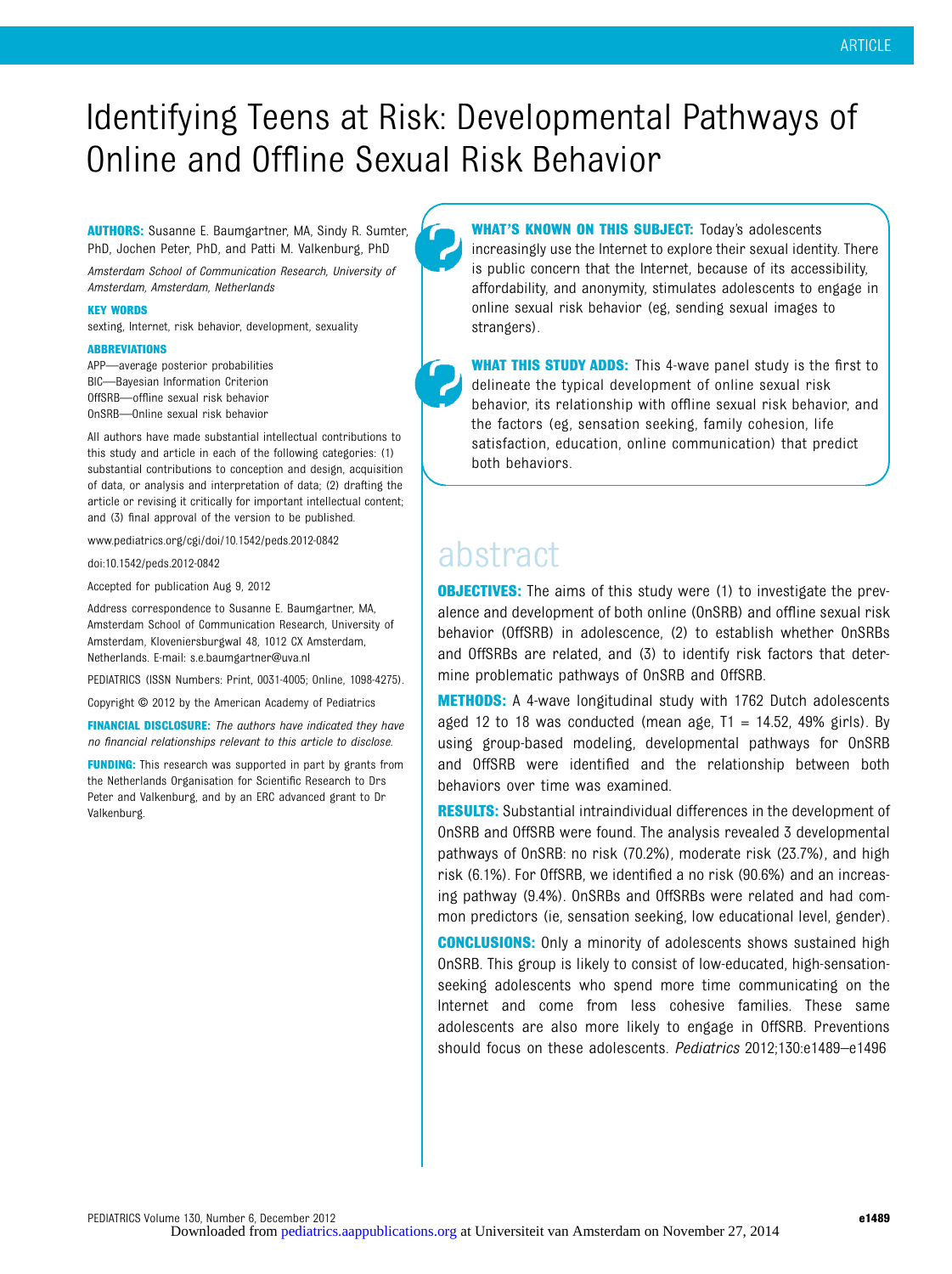The Internet has become an important venue for sexual exploration and sexual information among youth. $1-3$  Although the Internet may provide useful sexual information, there have been public concerns that some adolescents may engage in risky sexual behaviors online, such as sending intimate information to strangers or searching for sexual partners online.4–<sup>7</sup> Engagement in online sexual risk behavior (OnSRB) may be problematic because it may lead to unwanted online sexual solicitations, online harassment, or the misuse of personal information.8,9

OnSRB may be especially problematic if adolescents engage in it cumulatively and do so continuously, as this increases the risk for negative consequences.8 Longitudinal studies that investigate OnSRB over time are lacking, however. Investigating adolescents' OnSRB longitudinally may help to identify risk groups of adolescents that engage in cumulative OnSRB during adolescence. Investigating the development of OnSRB may also help to understand the onset and peak of this behavior during adolescence. This may be important for the prevention of this behavior.

Because ofthe novelty of OnSRB,we also lack an understanding of whether and how OnSRB is related to offline sexual risk behavior (OffSRB). OffSRB, such as engagingin casual sex,isamajorhealth concern. Casual sexual intercourse is an increasingly occurring phenomenon among youth.10–<sup>12</sup> Engaging in casual sex has been related to negative health consequences, such as contracting sexually transmitted infections, but also to negative emotional consequences, especially for girls.10 Although we do not know whether OnSRB and OffSRB are related, previous research comparing online and offline behaviors has shown that online and offline behaviors are related. These studies show that the Internet can be used as a venue to rehearse behaviors that are afterward

executed in real life<sup>13</sup>; however, it is yet unknown whether this also holds for sexual risk behavior.

Finally, we do not know whether the same or different psychological and social factors predict pathways of OnSRB and OffSRB. Knowing howthese 2 types of behavior are related and by which factors they are influenced may make interventions more effective. If the predictors for OnSRB and OffSRB differ, interventions for OnSRB should be different from those for OffSRB. In this study, we examined the influence of psychological (sensation seeking and life satisfaction), social (family cohesion), and demographic variables (gender and education) on OnSRB and OffSRB. All these predictors have been shown to be related to OffSRB in past studies but have rarely been investigated for OnSRB.14–<sup>17</sup> In addition, we investigated the effect of the frequency of online communication for OnSRB.

By using a 4-wave longitudinal study with a representative sample of 1762 Dutch adolescents, the goals of this study were (1) to investigate the prevalence and development of both OnSRB and OffSRB, (2) to establish whether OnSRBand OffSRBare related, and (3)to identify risk factors that determine problematic developmental pathways of OnSRB and OffSRB.

#### METHODS

This study involved a 4-wavepanel study with 6-month time intervals. Fieldwork was done by a Dutch research agency. This agency has a large representative online access panel ( $N = 10990$  Dutch adolescents), which was recruited with traditional telephone, face-to-face, or mail surveys. From these adolescents, 2092 were selected randomly and 1765 agreed to participate in the study (response rate: 84.4%). Institutional approval from the ethics board of the university, and parental and informed consent were obtained before

participation. The participants received 5 € (∼\$7) for each completed questionnaire.

Of the 1765 adolescents who completed the first questionnaire, 1445, 1206, and 1016 also participated in Waves 2, 3, and 4, respectively (attrition rates = 16% to 18%). Participants who dropped out did not differ significantly from participants who completed all 4 surveys in gender, education, or levels of OnSRB or OffSRB, but were slightly older (mean = 14.62 vs 14.44 years). Because our data analytical approach can handle missing data, we included data from all participants, even if they did not participate in all 4 waves. Three participants were excluded from the analyses because of inconsistent age information. Thus, the final sample consisted of 1762 adolescents (49% females, aged 12 to 18, mean age  $= 14.52$ ). Most of these adolescents (80.8%) lived with 2 parents (in line with official Dutch statistics). Participants came from urban as well as rural regions.

#### Measures

#### OnSRB

We assessed OnSRBwith 4 items used in previous research.4,5,8 These items were inspired by academic and public discussions<sup>18</sup> and have been linked to negative consequences, such as receiving unwanted sexual solicitation on the Internet.19 Participants indicated whether, in the past 6 months, they had (1) searched for someone on the Internet to talk about sex, (2) searched for someone on the Internet to have sex, (3) sent a photo or video in which they were partly naked to someone they knew only online, (4) sent an address or telephone number online to someone they knew only online. The 4 binary OnSRB variables were added into a count variable that could take values from 0 to 4. For the 4 waves, the means (SD) were 0.25 (0.65), 0.22 (0.60), 0.19 (0.58), and 0.17 (0.51), respectively.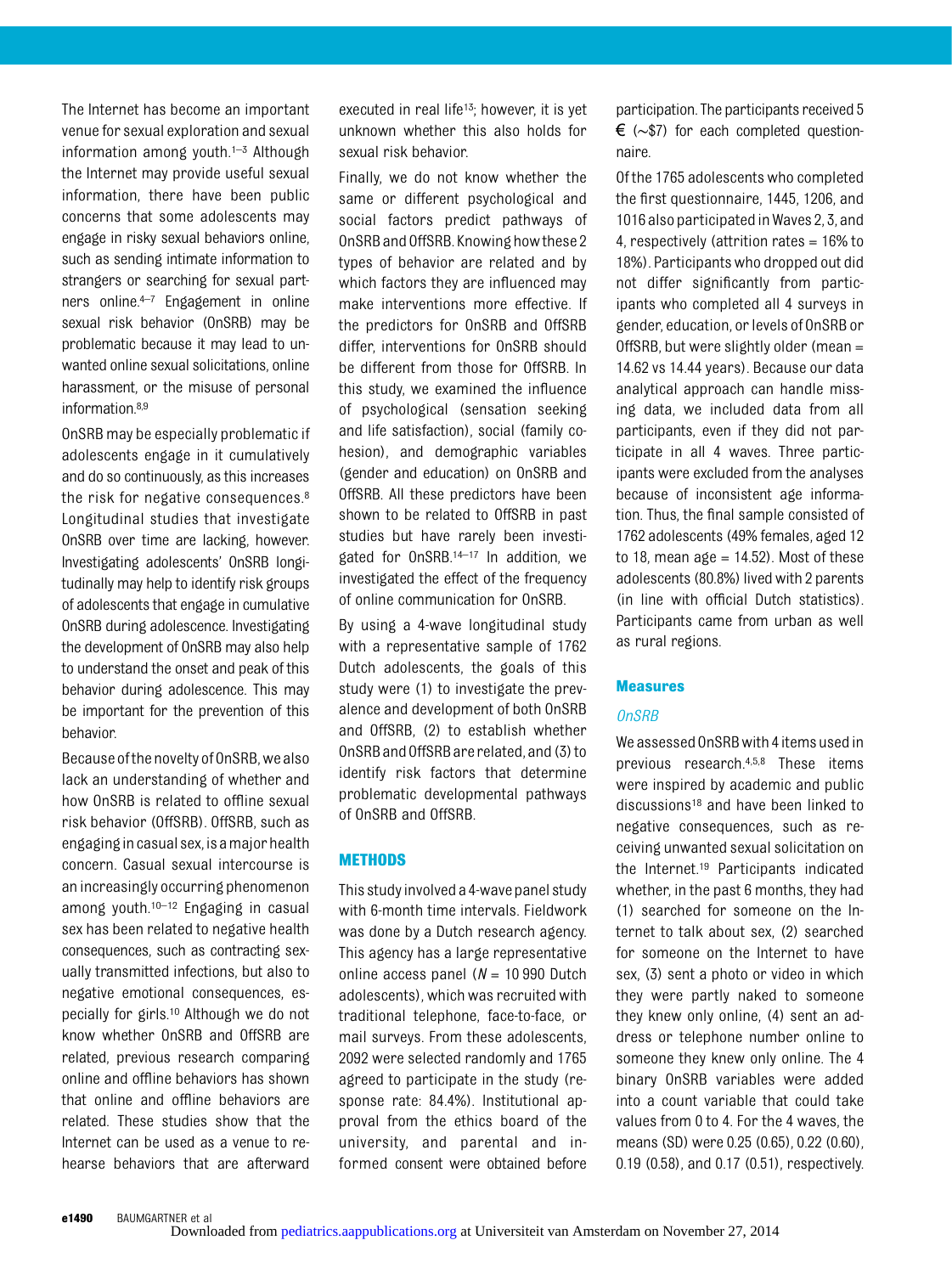#### OffSRB

OffSRB is a multidimensional construct, reflecting a number of different behaviors.20 In this study, we focused on one specific type of OffSRB, casual sex. Adolescents were asked whether in the past 6 months they had (1) sexual intercourse with someone they had just met and (2) sexual intercourse without condom with someone they had just met. These 2 dichotomous variables were combined into a single count variable that could take values from 0 to 2. Means (SD) for the 4 waves were 0.07 (0.33), 0.06 (0.31), 0.04 (0.26), and 0.05 (0.27), respectively.

#### Predictors

Psychological (sensation seeking, life satisfaction), social (family cohesion), and demographic variables (gender, education), as well as online communication were included as predictors. Because we assumed that these variables predict risk behavior, we only included these variables as measured at Wave 1 in the analyses.

Sensation seeking was measured with 5 items of the Brief Sensation Seeking Scale that had the highest factor loadings in previous studies.<sup>21,22</sup> Response categories ranged from 1 (does not apply at all) to 5 (applies completely), mean = 2.09, SD = 0.88,  $\alpha$  = 0.87. Life satisfaction was operationalized with the 5-item Satisfaction-with-Life Scale.23 Response categories ranged from 1 to 5 with higher scores indicating more life satisfaction, mean =  $3.45$ , SD = 0.74,  $\alpha = 0.87$ .

Family cohesion was measured with 4 items from a Dutch adaptation of FACES24,25 (eg, "If you want something in our family, you have to take care of it yourself"). Response categories ranged from 1 to 5 with higher scores indicating more family cohesion, mean = 3.53, SD = 0.81,  $\alpha$  = 0.84.

To measure educational level, participants were asked to indicate the

educational levelthey were attending at the moment or, if they no longer followed an education, the highest level they had completed. The youngest participants (12-year-olds), who were not yet assigned to a specific educational level, were asked to which educational level they expected to be assigned. Dutch children are typically able to give an accurate estimation of their subsequent educational level based on a national compulsory test they have to take at age 11. The scale ranged from 1 (lowest education level) to 3 (highest educational level), mean =  $1.72$ ,  $SD = 0.81$ .

The frequency of online communication was measured by asking participants how often they use instant messaging, Internet chats, and social networking sites. Response categories ranged from 0 (never) to 10 (every day). The 3 variables were collapsed into a mean index  $(\text{mean} = 4.53; SD = 2.20).$ 

#### Data Analytical Approach

To investigate the developmental pathways of OnSRB and OffSRB during adolescence, we arranged the data according to the logic of an accelerated cohort-sequential designwith age asthe time variable. More specifically, each participant provided data for up to 4 waves. For example, a participant who was12 yearsoldwhen sheorhe received the first questionnaire, contributed data forages12.0,12.5,13.0,and13.5. Because participants were aged 12 to 18 in the first wave, we could cover an age range between 12.0 and 19.5 with overlapping cohorts. (To check whether cohort effects may have influenced our results, we ran a series of ANOVAs to investigate whether means of OnSRB and OffSRB at the same age differed for specific cohorts. There were no substantial or systematic deviations between the means of different cohorts. We, therefore, assume that there were no cohort effects that influenced the results).26

The analyses were conducted in 3 steps. First, we separately identified the different developmental pathways of OnSRB and OffSRB by using group-based modeling.27–<sup>29</sup> To select the number of groups that best represent the heterogeneity in developmental trajectories, the Bayesian Information Criterion (BIC) was used. Models with up to 4 groups were estimated. The model with the largest BIC was selected as the optimal model. To test model adequacy, the average posterior probabilities (APP) of group membership were estimated. Groups should exceed a minimum APP of 0.70. The trajectories were modeled by using the zero-inflated Poisson model. The zero-inflated Poisson model is particularly useful for count variables when the data provide more 0s than expected under the Poisson assumption.28

In the second step, the relationship between group memberships in OnSRB and OffSRBwasinvestigated. Inthethird step, risk factors were investigated that determine adolescents' membership in the high-risk groups. To identify these factors, we conducted (multinomial) logistic regressions with the predictor variables at Wave 1 as independent variables and group membership in the OnSRB and OffSRB groups as dependent variables.

#### RESULTS

#### Trajectories of Online Sexual Risk Behavior

For OnSRB, a 3-group model was estimated as fitting the data best (BIC values:  $-3259.11, -2898.58, -2823.02,$ and  $-2837.00$  for the 1-, 2-, 3-, and 4group solutions, respectively). This model included 1 group that was specified to have 0 probability of risk engagement throughout the time period to account for adolescents who did not engage in OnSRB at all,<sup>30</sup> and 2 quadratic curves (BIC =  $-2811.85$ ) (see Fig 1). The first group, "no-online-risk," consisted of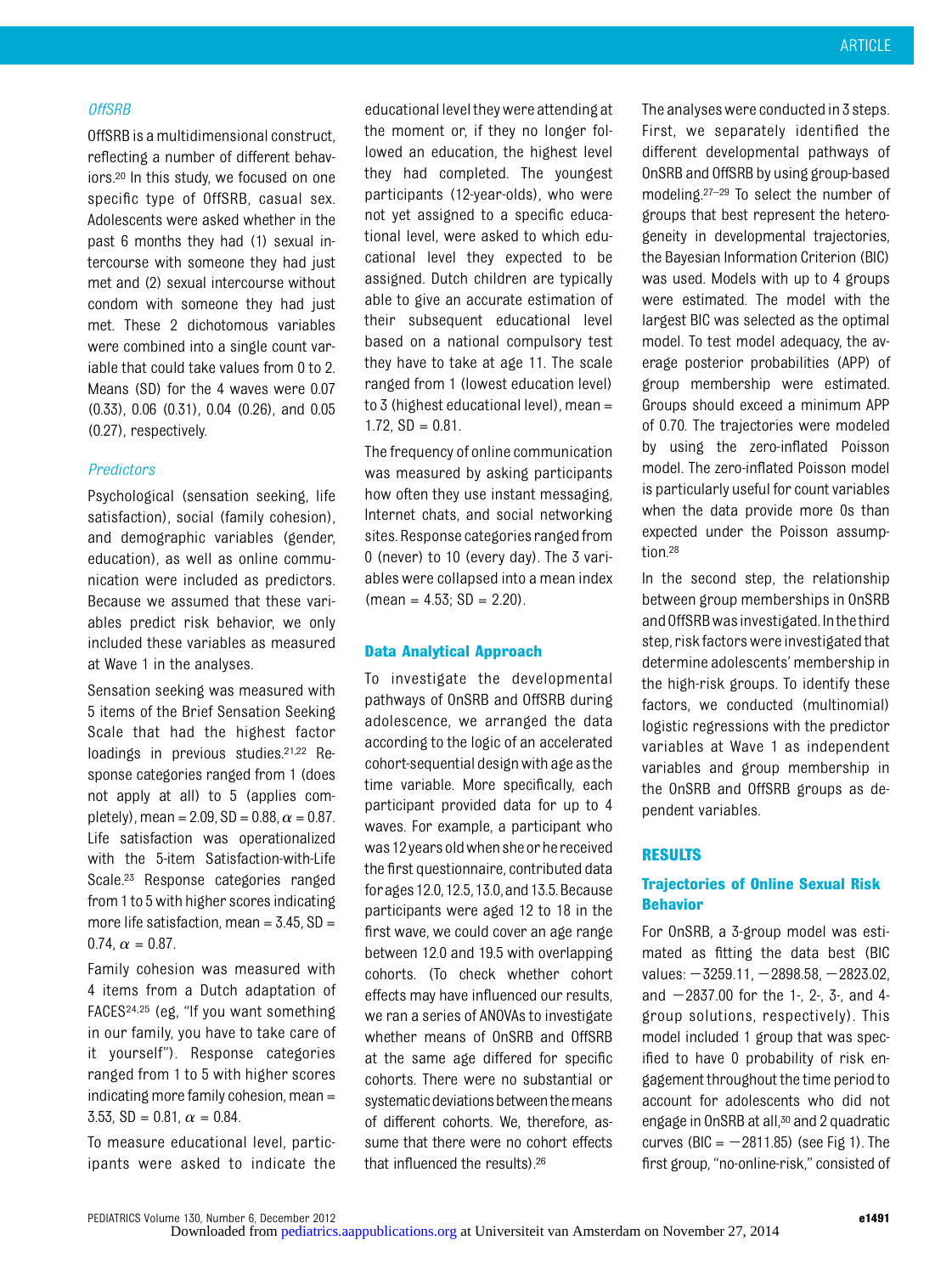70.2% of the sample and represents those who did not engage in OnSRB during adolescence; 23.7% of the adolescents belonged to the second group "moderate-online-risk." This group showed low levels of risk engagement over time. Although these adolescents engaged in low levels of OnSRB, the shape shows a slight increase in middle adolescence (15–16 years) and a decline thereafter. The final group, "high-online-risk," comprised 6.1% of the adolescents. These adolescents showed elevated levels of risk engagement over time and followed the typical curvilinear risk behavior trajectory, with an increase in risk behavior from early to middle adolescence and a decline of risk engagement from middle to late adolescence. The APP of group membership were all above 0.73, indicating that individuals were well matched to their assigned group.

#### Trajectories of OffSRB

For OffSRB, 2 groups fit the data best (see Fig 2). One group was specified to have 0 probability of risk engagement. For the second group, a quadratic shape fit the data best (final BIC  $=$  -1058.10). APP for the 2 offline groups indicated that the individuals were well matched to their assigned groups (0.94 and 1.0). One large group of adolescents did not engage in OffSRB (90.6%). Adolescents in the second group, "high-offline-risk", showed increasing levels of OffSRB until age 18, after which it slightly leveled off (9.4%).

#### Relationship Between OnSRB and **OffSRB**

Table 1 displays the relationship between the 3 OnSRB groups and the 2 OffSRB groups. Most adolescents belonged to both the no-online-risk group and the nooffline-risk group (67.6%), indicating that these adolescents did not engage in either OnSRB or OffSRB. One group of adolescents (23.1%) engaged only in





Trajectories of OnSRB. The estimated and predicted curves for the 3 OnSRB groups are displayed. The first group shows no OnSRB over time, the second group shows low risk levels, and the third group shows higher levels of OnSRB over the course of adolescence.



FIGURE 2

Trajectories of OffSRB. The estimated and predicted curves for both OffSRB groups are displayed. The first group shows no OffSRB over time. The second group shows an increasing pathway of OffSRB over the course of adolescence.

OnSRB (moderate- or high-online-risk groups). A very small group of adolescents (2.6%) engaged only in OffSRB. Some adolescents engaged in both OnSRB (moderate-online-risk or highonline-risk group) and OffSRB (6.7%). Of the 165 adolescents who belonged to

the high-offline-risk group, many also engaged in either moderate (41.8%) or high levels of OnSRB (30.3%). In sum, Table 1 shows that although quite a few adolescents engaged only in OnSRB, most adolescents who engaged in OffSRB also engaged in OnSRB.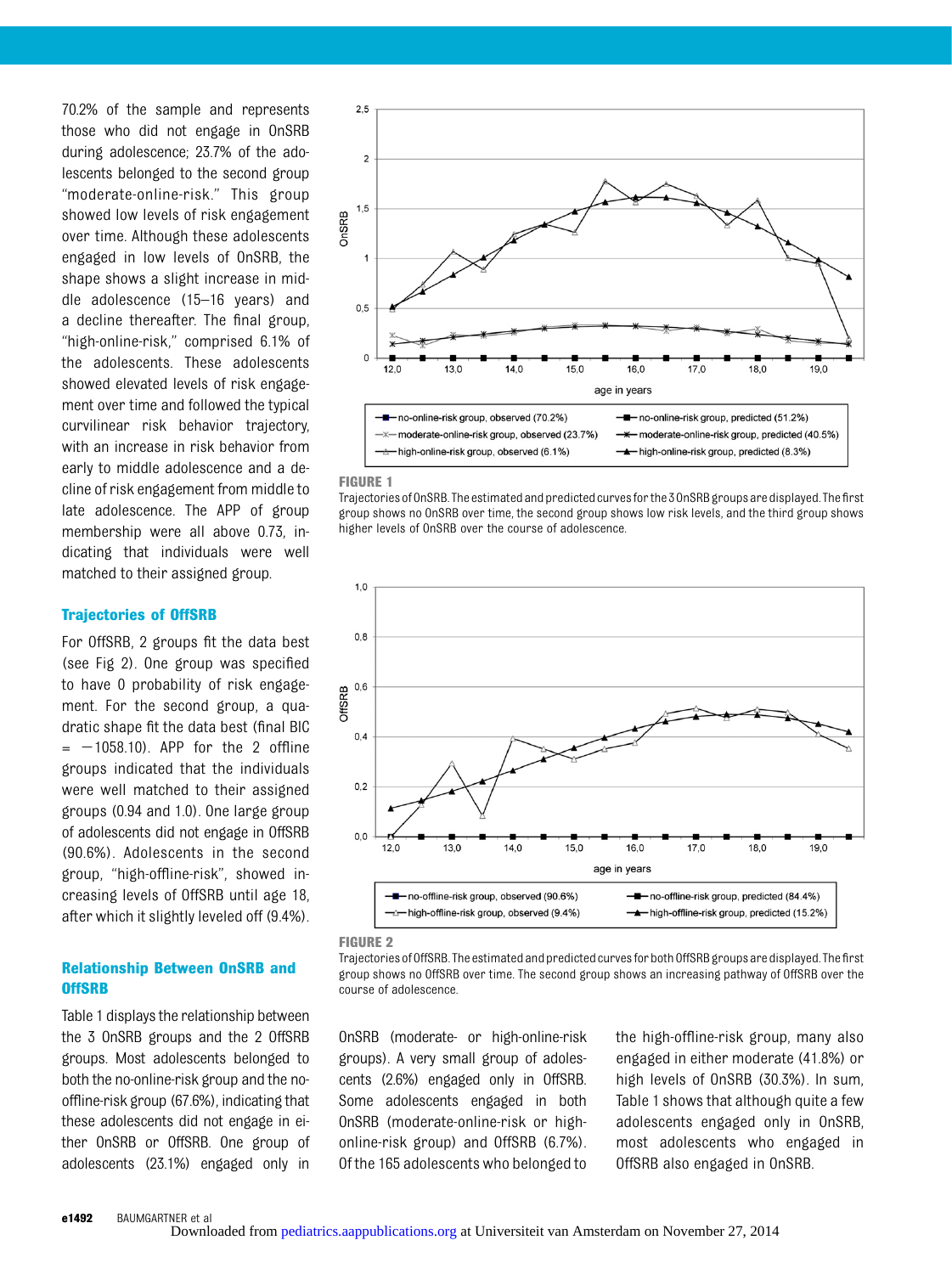To further investigate the relationship between OnSRB and OffSRB, we studied the typical patterns of risk engagement for the 119 adolescents who engaged in both types of risks within the 4 waves of data collection. Within this group, 4 different patterns of risk engagement could be identified: both behaviors concurrently, online to offline, offline to online, and inconsistent patterns. More than half of the adolescents (64%) first engaged in both behaviors concurrently. This means that they reported to have engaged in OnSRB and OffSRB concurrently in the past 6 months. They subsequently engaged in either OnSRB, OffSRB, in both behaviors, or neither behavior. Twenty-one percent first engaged in OnSRB and subsequently in OffSRB or in both behaviors concurrently. A much smaller group of adolescents showed the opposite pattern: only 7% moved from OffSRB to OnSRB. The remaining 8% followed an inconsistent pattern. These results show that, for most adolescents, engagement in OnSRB and OffSRB occurred simultaneously in the same 6-month period. There was also a stronger trend from OnSRB to OffSRB than vice versa.

#### Risk Factors

Table 2 displays the distribution of gender and education for each trajectory group. Table 3 reports the mean differences for all predictor variables for the different risk groups. To predict the three OnSRB groups, we conducted a multinomial logistic regression with sensation seeking, life satisfaction, family cohesion, gender, education, and amount of online communication as independent variables (see Table 4). Higher levels of sensation seeking and lower life satisfaction significantly predicted being in the moderateonline-risk or high-online-risk group in comparison with the no-online-risk group. Moreover, adolescents from less coherent families were more likely

TABLE 1 Relationship Between OnSRB and OffSRB

|                            | No Offline Risk Group n (% total) | High Offline Risk Group<br>$n$ (% total) | Total |
|----------------------------|-----------------------------------|------------------------------------------|-------|
| No online risk group       | 1191 (67.6)                       | 46(2.6)                                  | 1237  |
| Within online groups, %    | 96.3                              | 3.7                                      |       |
| Within offline groups, %   | 74.6                              | 27.9                                     |       |
| Moderate online risk group | 348 (19.8)                        | 69 (3.9)                                 | 417   |
| Within online groups, %    | 83.5                              | 16.5                                     |       |
| Within offline groups, %   | 21.8                              | 41.8                                     |       |
| High online risk group     | 58 (3.3)                          | 50(2.8)                                  | 108   |
| Within online groups, %    | 53.7                              | 46.3                                     |       |
| Within offline groups, %   | 3.6                               | 30.3                                     |       |
| Total                      | 1597                              | 165                                      | 1762  |

| <b>TABLE 2</b> Distribution of Gender and Education for OnSRB and OffSRB Groups |  |  |  |  |
|---------------------------------------------------------------------------------|--|--|--|--|
|                                                                                 |  |  |  |  |

|                                       | Gender |       |           |              |            |
|---------------------------------------|--------|-------|-----------|--------------|------------|
|                                       | Boys   | Girls | Low Level | Middle Level | High Level |
| No online risk $(n = 1237)$ , %       | 49.4   | 50.6  | 48.0      | 27.2         | 24.8       |
| Moderate online risk ( $n = 417$ ), % | 52.8   | 47.2  | 55.9      | 23.1         | 21.1       |
| High online risk ( $n = 108$ ), %     | 62.0   | 38.0  | 62.4      | 25.7         | 11.9       |
| No offline risk ( $n = 1597$ ), %     | 50.2   | 49.8  | 49.3      | 26.8         | 23.9       |
| High offline risk ( $n = 165$ ), %    | 58.2   | 41.8  | 64.9      | 19.5         | 15.6       |

Gender differences: for OnSRB  $\chi^2$  = 7.06, Cramer's V = 0.06; P < .05. For OffSRB  $\chi^2$  = 3.79, Cramer's V = 0.05; P = .05. Differences in education: for OnSRB  $\chi^2 = 16.21$ , Cramer's V = 0.07; P = .01. For OffSRB  $\chi^2 = 13.77$ , Cramer's V = 0.09; P < .01.

TABLE 3 Group Means (SDs) of Sensation Seeking, Life Satisfaction, Family Cohesion, and Online Communication for OnSRB and OffSRB Groups

|                         | Sensation Seeking<br>Mean (SD) | Life Satisfaction<br>Mean (SD) | <b>Family Cohesion</b><br>Mean (SD) | Online Communication<br>Mean (SD) |
|-------------------------|--------------------------------|--------------------------------|-------------------------------------|-----------------------------------|
| No online risk          | $2.79(0.84)^a$                 | $3.51 (0.73)^a$                | $3.61 (0.78)^a$                     | 4.29 $(2.14)^a$                   |
| Moderate<br>online risk | $3.13(0.89)^b$                 | $3.33 (0.75)^b$                | $3.39(0.86)^b$                      | 4.86 $(2.16)^b$                   |
| High online<br>risk     | $3.30(0.98)^{b}$               | 3.27 $(0.76)^b$                | $3.20(0.81)^b$                      | $5.74$ (2.38) <sup>c</sup>        |
| No offline risk         | 2.84 $(0.85)^a$                | $3.46$ (0.74) <sup>a</sup>     | $3.56$ $(0.81)$ <sup>a</sup>        |                                   |
| High offline<br>risk    | $3.50(0.93)^b$                 | $3.36$ $(0.75)^a$              | 3.28 $(0.83)^{b}$                   |                                   |

Means with different superscripts differ significantly per column (within the 3 online risk groups and the 2 offline risk groups).

to belong to the moderate-online-risk or high-online-risk group. Adolescents following lower levels of education were more likely to be in the high- or moderate-online-risk groups in comparison with the no-online-risk group. Finally, adolescents who spent more time with online communication were more likely to belong to the high- or moderate-online-risk group in comparison with the no-online-risk group. Online communication and gender also significantly differentiated between adolescents in the moderate- and high-

online-risk groups with more boys and adolescents who spend more time communicating online belonging to the high-online-risk group.

A logistic regression analysis with the 2 OffSRB groups as the dependent variable showedthat sensation seeking and educational level were significant predictors of OffSRB.

#### **DISCUSSION**

This study examined the developmental pathways of OnSRB and OffSRB from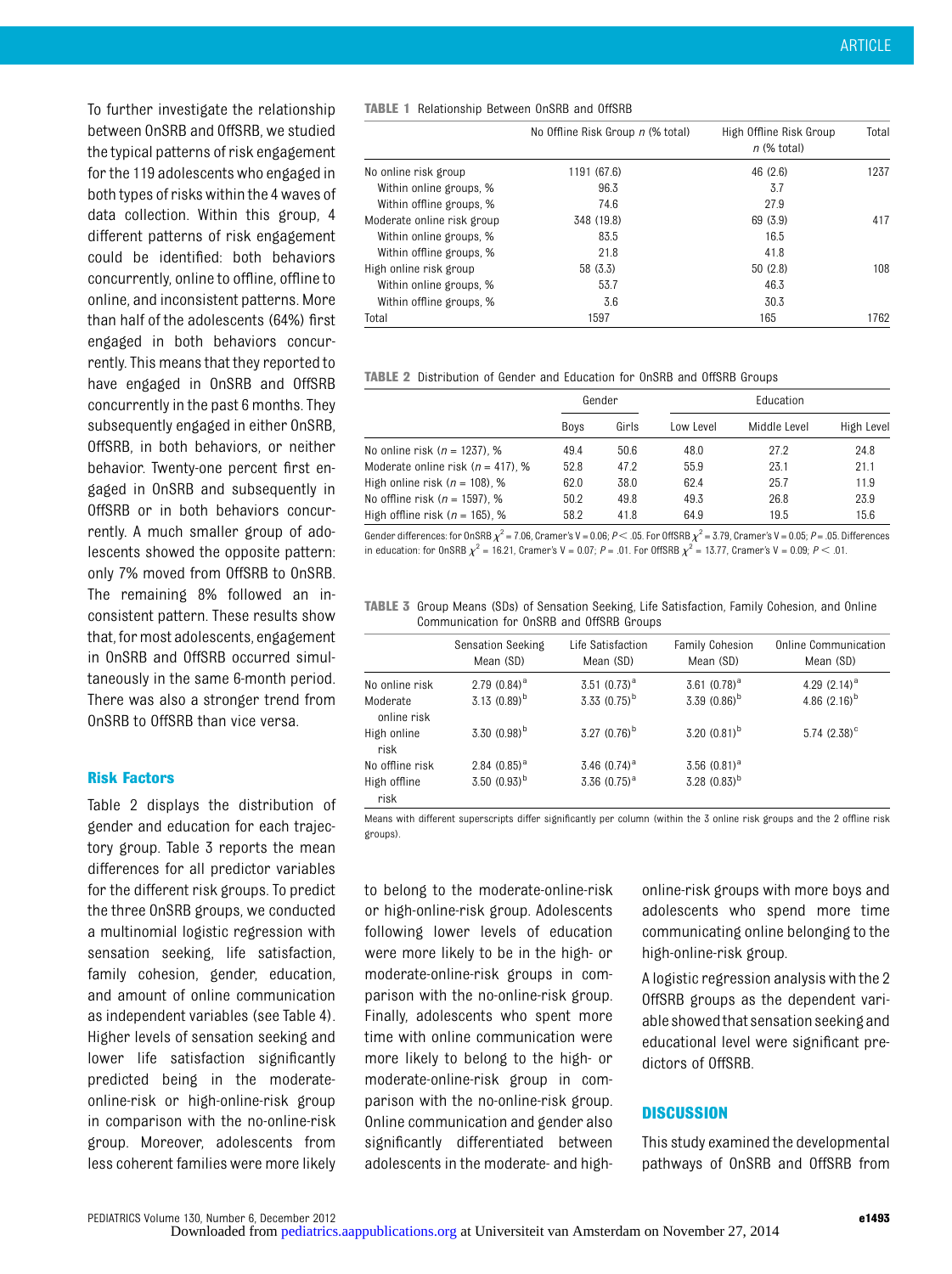| <b>TABLE 4</b> Results of the (Multinomial) Logistic Regressions for the OnSRB and OffSRB Groups |  |  |  |  |  |  |  |  |  |  |
|--------------------------------------------------------------------------------------------------|--|--|--|--|--|--|--|--|--|--|
|--------------------------------------------------------------------------------------------------|--|--|--|--|--|--|--|--|--|--|

|                                              | B (SE)  |                       | 95% Confidence Interval for<br>Odds Ratio |            |       |  |
|----------------------------------------------|---------|-----------------------|-------------------------------------------|------------|-------|--|
|                                              |         |                       | Lower                                     | Odds Ratio | Upper |  |
| No online risk versus moderate online risk   |         |                       |                                           |            |       |  |
| Intercept                                    | $-0.37$ | (0.58)                |                                           |            |       |  |
| Sensation seeking                            | 0.38    | $(0.08)$ <sup>d</sup> | 1.25                                      | 1.47       | 1.71  |  |
| Life satisfaction                            | $-0.26$ | $(0.09)$ <sup>c</sup> | 0.65                                      | 0.77       | 0.92  |  |
| Family cohesion                              | $-0.26$ | $(0.08)$ <sup>c</sup> | 0.66                                      | 0.77       | 0.91  |  |
| Gender                                       | $-0.16$ | (0.14)                | 0.65                                      | 0.85       | 1.12  |  |
| Education                                    | $-0.14$ | $(0.07)$ a            | 0.74                                      | 0.87       | 1.02  |  |
| Online communication                         | 0.12    | $(0.03)$ <sup>d</sup> | 1.05                                      | 1.12       | 1.20  |  |
| No online risk versus high online risk       |         |                       |                                           |            |       |  |
| Intercept                                    | $-0.73$ | (1.02)                |                                           |            |       |  |
| Sensation seeking                            | 0.39    | $(0.14)$ <sup>c</sup> | 1.13                                      | 1.47       | 1.93  |  |
| Life satisfaction                            | $-0.30$ | $(0.16)$ <sup>a</sup> | 0.55                                      | 0.74       | 1.01  |  |
| Family cohesion                              | $-0.50$ | $(0.15)$ <sup>c</sup> | 0.45                                      | 0.61       | 0.81  |  |
| Gender                                       | $-0.78$ | $(0.25)$ <sup>c</sup> | 0.28                                      | 0.46       | 0.74  |  |
| Education                                    | $-0.33$ | $(0.16)$ <sup>b</sup> | 0.53                                      | 0.72       | 0.98  |  |
| Online communication                         | 0.32    | $(0.06)$ <sup>d</sup> | 1.23                                      | 1.38       | 1.55  |  |
| Moderate online risk versus high online risk |         |                       |                                           |            |       |  |
| Intercept                                    | $-0.36$ | (1.06)                |                                           |            |       |  |
| Sensation seeking                            | 0.01    | (0.14)                | 0.76                                      | 1.01       | 1.33  |  |
| Life satisfaction                            | $-0.04$ | (0.16)                | 0.70                                      | 0.96       | 1.32  |  |
| Family cohesion                              | $-0.25$ | (0.15)                | 0.58                                      | 0.78       | 1.05  |  |
| Gender                                       | $-0.63$ | $(0.26)$ <sup>b</sup> | 0.32                                      | 0.54       | 0.88  |  |
| Education                                    | $-0.18$ | (0.16)                | 0.61                                      | 0.83       | 1.15  |  |
| Online communication                         | 0.21    | $(0.06)$ <sup>c</sup> | 1.09                                      | 1.23       | 1.39  |  |
| No offline risk versus high offline risk     |         |                       |                                           |            |       |  |
| Constant                                     | $-3.37$ | $(0.78)$ <sup>d</sup> |                                           |            |       |  |
| Sensation seeking                            | 0.88    | $(0.11)$ <sup>d</sup> | 1.94                                      | 2.41       | 3.00  |  |
| Life satisfaction                            | $-0.13$ | (0.12)                | 0.70                                      | 0.88       | 1.10  |  |
| Family cohesion                              | $-0.16$ | (0.11)                | 0.69                                      | 0.85       | 1.05  |  |
| Gender                                       | $-0.04$ | (0.18)                | 0.68                                      | 0.96       | 1.37  |  |
| Education                                    | $-0.40$ | $(0.12)$ <sup>c</sup> | 0.53                                      | 0.03       | 0.85  |  |

For OnSRB,  $R^2 = 0.10$  (Cox & Snell), 0.13 (Nagelkerke). Model  $\chi^2(12) = 146.32$ ,  $P < .001$ . For OffSRB,  $R^2 = 0.06$  (Cox & Snell), 0.13 (Nagelkerke). Model  $\chi^2(5) = 98.33, P < .001$ .

early to late adolescence. By using a group-based modeling approach, we found substantial variation in the developmental course of OnSRB and OffSRB. For engagement in OnSRB, 3 distinct groups were identified. One large group of adolescents did not engage in OnSRB during adolescence (70.2%). A second group showed moderate levels of risk engagement (23.7%), and a third group showed higher levels of risk engagement (6.1%). The moderate and high online risk groups followed the typical developmental pathway of offline risk behavior, with an increase from early to middle adolescence, a peak in middle adolescence,

and a decline thereafter.31–<sup>33</sup> This finding suggests that OnSRB follows pathways similar to many offline risk behaviors. Although OnSRB peaks in middle adolescence, the onset of this behavior occurs already in early adolescence. Preventions should, therefore, target early adolescents to interrupt problematic pathways before these adolescents engage in heightened levels of OnSRB. Identifying different trajectory groups of OnSRB and OffSRB advanced our understanding of the rather new phenomenon of OnSRB. In contrast to public concerns and fears,18 most adolescents behaved responsibly online. Engagement in OnSRB

is, similar to many types of offline risk behavior, not a mass phenomenon among youth; rather, it is confined to a small group of adolescents. However, this small group may demand special attention.

For OffSRB, we identified 2 distinctive trajectories. Similar to OnSRB, most adolescents in the sample did not engage in OffSRB at all; however, 1 small group showed increasing levels of risk engagement over the course of adolescence. These 2 trajectories are comparable to developmental trajectories found in previous studies on OffSRB.34,35

Another important finding of this study is that OnSRB and OffSRB were related. Most importantly, our findings showed that most adolescents who engaged in OffSRB also engaged in OnSRB. This finding is in line with previous Internet research that has shown that there is a large overlap between all sorts of online and offline behaviors.13,36,37 For today's youth, the Internet has become an integral part of their social lives. Therefore, the boundaries between online and offline behaviors have become blurred.

There are at least 2 explanations for the strong overlap between OnSRB and OffSRB. The first explanation is that engagement in 1 behavior increasesthe likelihood of engaging in the other behavior.38 For example, searching for sexual partners online may subsequently lead to casual sex with these partners. It may also be that adolescents first experiment with their sexuality online before they dare or have the possibilities to engage in sexual behaviors offline. Our findings partly support this argument because some adolescents engaged in OnSRB before they engage in OffSRB. Moreover, the trajectory analysis showed that OnSRB peaked earlier during adolescence than OffSRB. It may thus be that OnSRB is a precursor of OffSRB.

a  $P < .10$ .

b  $P < 0.5$ 

 $c$   $P < .01$ .

d  $P < .001$ .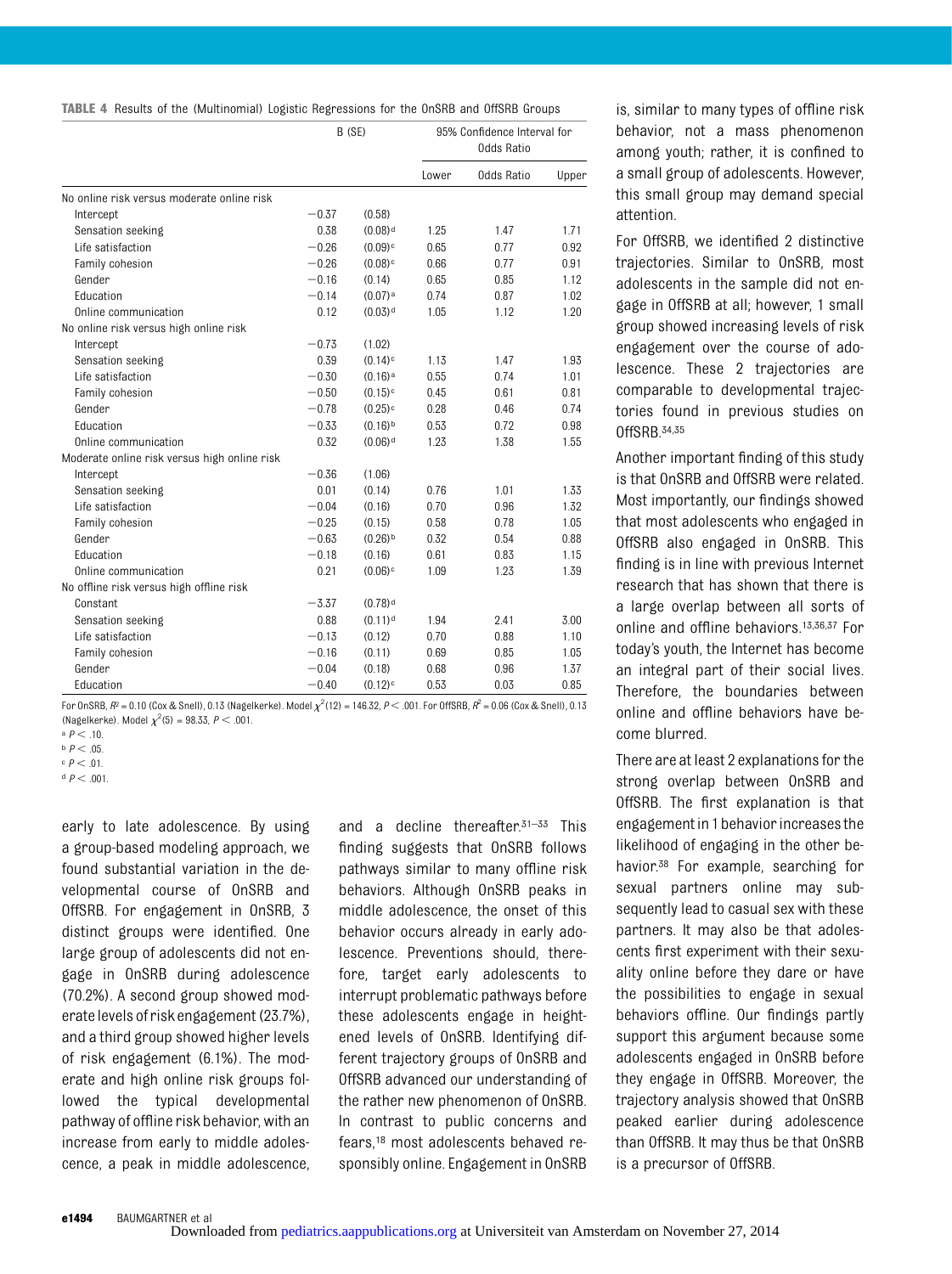The second explanation for the strong overlap between both behaviors is that they are determined by common factors.38 The results showed that high levels of sensation seeking and lower education in particular were predictors of both behaviors. These factors also predict a variety of other risk behaviors.39 Some adolescents may thus be predisposed by psychological as well as social factors to engage in a variety of risk behaviors.

Determining the predictors of OnSRB and OffSRB allows us to identify adolescents in high-risk groups and potentially tailor preventions to these adolescents. Adolescents engaging in OnSRB were less satisfied with their lives, had higher levels of sensation seeking, came from less cohesive families, and were lower educated. Moreover, these adolescents spent more time with online communication. It seems that adolescents who are troubled in their everyday lives may turn to the Internet as a substitution for missing offline gratifications.40 There-

fore, parents, teachers, and practitioners may be well advised to pay particular attention to adolescents who are not satisfied with their lives to prevent potentially adverse OnSRB in this group. Concerning the prevention of OnSRB and OffSRB, the findings suggest that public campaigns may particularly center on adolescent sensation seekers and choose formats and techniques that these adolescents value.41,42 Finally, the findings suggest that prevention programs should target low-educated adolescents in particular.

Some limitations of the study should be noted. First, the measurement of OnSRB is limited to sexual online communication with strangers. Other potentially risky sexual online behaviors, such as sending sexual material to friends, have not been investigated in this study. The interpretation of the findings should thus be limited to the 4 behaviors we measured. Similarly, OffSRB was conceptualized as engaging in casual sexual intercourse. Although this behavior is considered a particularly risky form of OffSRB,10 future studies may incorporate a broader measurement of offline sexual behavior to fully reflect adolescents' sexual development.

#### **CONCLUSIONS**

The current study provides a detailed picture of the developmental pathways of OnSRB and OffSRB, as well as the interrelations of these 2 behaviors. The findings suggest that adolescents' online and offline behaviors are closely related. Although OnSRBs and OffSRBs are behaviorally different, there is a strong overlap between adolescents engaging in OffSRB and OnSRB. In particular for adolescents who are prone to engage in OffSRB, the Internet may be a place to experiment with their sexuality before engaging in OffSRB. Thus, to fully comprehend the development of adolescents' sexual risk behavior, pediatricians can no longer ignore adolescents' sexual online behavior.

#### REFERENCES

- 1. Boies SC, Cooper A, Osborne CS. Variations in Internet-related problems and psychosocial functioning in online sexual activities: implications for social and sexual development of young adults. Cyberpsychol Behav. 2004;7(2):207–230
- 2. Lenhart A, Purcell K, Smith A, Zickuhr K. Social media and young adults. Pew Internet & American Life Project. Available at: [http://pewinternet.org/Reports/2010/Social-](http://pewinternet.org/Reports/2010/Social-Media-and-Young-Adults.aspx.)[Media-and-Young-Adults.aspx.](http://pewinternet.org/Reports/2010/Social-Media-and-Young-Adults.aspx.) Accessed March 7, 2012.
- 3. Peter J, Valkenburg PM. The influence of sexually explicit Internet material on sexual risk behavior: a comparison of adolescents and adults. J Health Commun. 2011;16(7): 750–765
- 4. Baumgartner SE, Valkenburg PM, Peter J. Assessing causality in the relationship between adolescents' risky sexual online behavior and their perceptions of this behavior. J Youth Adolesc. 2010;39(10):1226–1239
- 5. Baumgartner SE, Valkenburg PM, Peter J. Unwanted online sexual solicitation and

risky sexual online behavior across the lifespan. J Appl Dev Psychol. 2010;31(6): 439–447

- 6. Livingstone S, Haddon L, Görzig A, Olafsson K. Risks and Safety on the Internet: The Perspective of European Children. Initial Findings. London, England: LSE, EU Kids Online; 2010
- 7. Mitchell KJ, Finkelhor D, Jones LM, Wolak J. Prevalence and characteristics of youth sexting: a national study. Pediatrics. 2012; 129(1):13–20
- 8. Ybarra ML, Mitchell KJ, Finkelhor D, Wolak J. Internet prevention messages: targeting the right online behaviors. Arch Pediatr Adolesc Med. 2007;161(2):138–145
- 9. Wolak J, Finkelhor D, Mitchell KJ. Is talking online to unknown people always risky? Distinguishing online interaction styles in a national sample of youth Internet users. Cyberpsychol Behav. 2008;11(3):340–343
- 10. Heldman C, Wade L. Hook-up culture: Setting a new research agenda. Sex Res Social Policy. 2010;7(4):323–333
- 11. Bogle KA. Hooking Up: Sex, Dating, and Relationships on Campus. New York, NY: New York University Press; 2008
- 12. Stinson RD. Hooking up in young adulthood: a review of factors influencing the sexual behavior of college students. J College Stud Psychother. 2010;24(2):98–115
- 13. Valkenburg PM, Sumter SR, Peter J. Gender differences in online and offline selfdisclosure in pre-adolescence and adolescence. Br J Dev Psychol. 2011;29(pt 2):253– 269
- 14. Petersen JL, Hyde JS. A meta-analytic review of research on gender differences in sexuality, 1993–2007. Psychol Bull. 2010;136 (1):21–38
- 15. Valois RF, Zullig KJ, Huebner ES, Kammermann SK, Drane JW. Association between life satisfaction and sexual risk-taking behaviors among adolescents. J Child Fam Stud. 2002;11(4):427–440
- 16. De Graaf H, van de Schoot R, Woertman L, Hawk ST, Meeus W. Family cohesion and romantic and sexual initiation: a three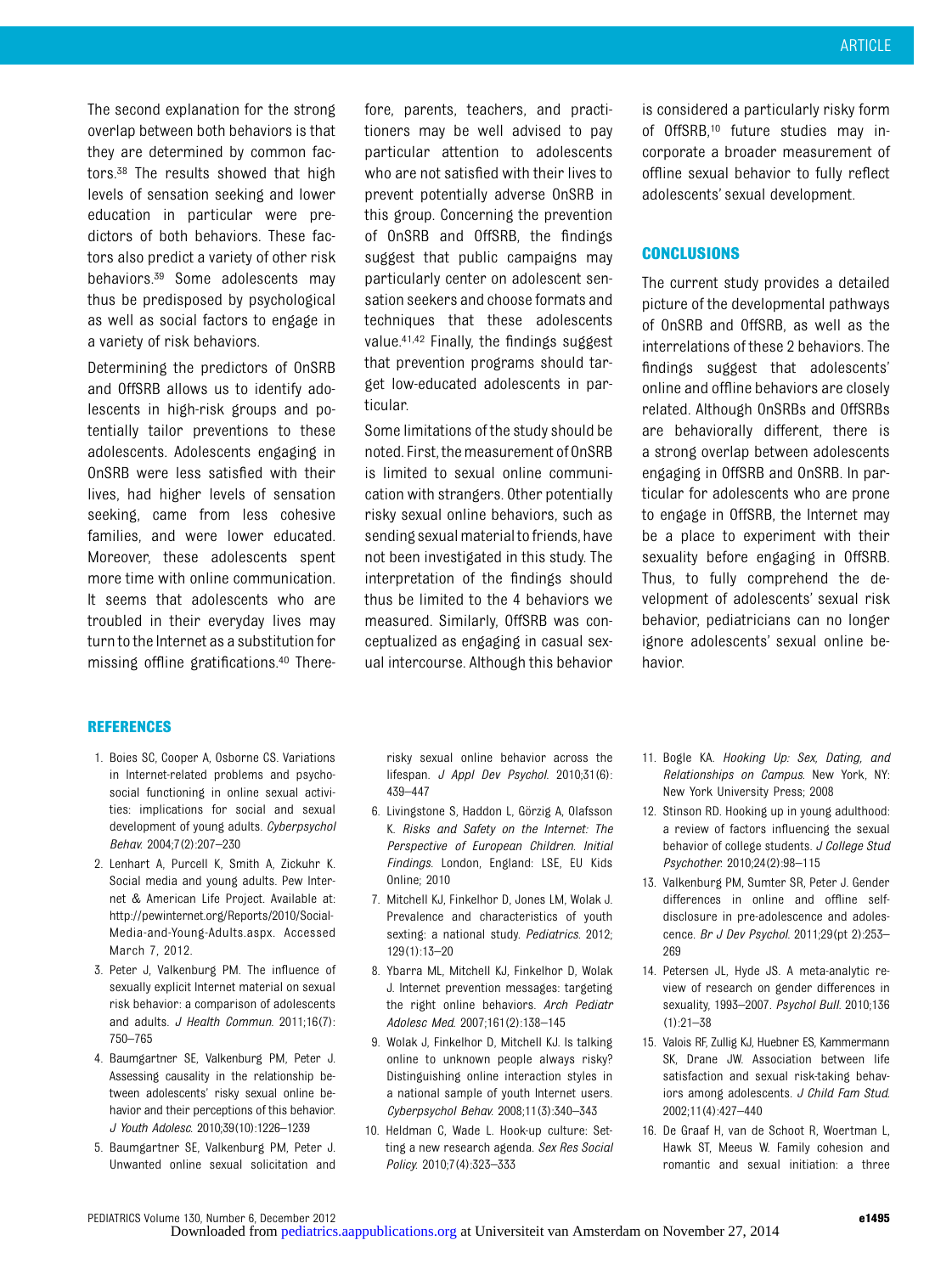wave longitudinal study. J Youth Adolesc. 2012;41(5):583–592

- 17. Hoyle RH, Fejfar MC, Miller JD. Personality and sexual risk taking: a quantitative review. J Pers. 2000;68(6):1203–1231
- 18. Ponte C, Bauwens J, Mascheroni G. Children and the Internet in the news: agency, voices and agendas. In: Livingstone S, Haddon L, eds. Kids Online. Opportunities and Risks for Children. Bristol, England: The Policy Press; 2009:159–172
- 19. Mitchell KJ, Finkelhor D, Wolak J. Online requests for sexual pictures from youth: risk factors and incident characteristics. J Adolesc Health. 2007;41(2):196–203
- 20. Kotchick BA, Shaffer A, Forehand R, Miller KS. Adolescent sexual risk behavior: a multi-system perspective. Clin Psychol Rev. 2001;21(4):493–519
- 21. Hoyle RH, Stephenson MT, Palmgreen P, Lorch EP, Donohew RL. Reliability and validity of a brief measure of sensation seeking. Pers Individ Dif. 2002;32(3):401– 414
- 22. Peter J, Valkenburg PM. Adolescents' exposure to sexually explicit Internet material, sexual uncertainty, and attitudes toward uncommitted sexual exploration is there a link? Communic Res. 2008;35(5): 569–601
- 23. Diener E, Emmons RA, Larsen RJ, Griffin S. The satisfaction with life scale. J Pers Assess. 1985;49(1):71–75
- 24. Olson DH. Clinical assessment and treatment interventions using the circumplex model. In: Kaslow FW, ed. Handbook of Relational Diagnosis and Dysfunctional Family Patterns. New York, NY: John Wiley and Sons; 1996:59–80
- 25. Olson DH. Circumplex model of marital and family systems. J Fam Ther. 2000;22(2):144-167
- 26. Duncan SC, Duncan TE, Hops H. Analysis of longitudinal data within accelerated longitudinal designs. Psychol Methods. 1996;1 (3):236–248
- 27. Nagin DS. Analyzing developmental trajectories: a semiparametric, group-based approach. Psychol Methods. 1999;4(2):139– 157
- 28. Nagin DS. Group-based Modeling of Development. Cambridge, MA: Harvard University Press; 2005
- 29. Tremblay RE, Nagin DS, Séguin JR, et al. Physical aggression during early childhood: trajectories and predictors. Pediatrics. 2004; 114(1). Available at: www.pediatrics.org/cgi/ content/full/114/1/e43
- 30. Muthén B. Latent variable analysis: Growth mixture modeling and related techniques for longitudinal data. In: Kaplan D, ed. Handbook of Quantitative Methodology for the Social Sciences. Newbury Park, CA: Sage Publications; 2001:345–368
- 31. Dahl RE. Adolescent brain development: a period of vulnerabilities and opportunities. Keynote address. Ann N Y Acad Sci. 2004;1021:1–22
- 32. Jessor R. Risk behavior in adolescence: a psychosocial framework for understanding action. Dev Rev. 1992;12(4):374–390
- 33. Steinberg L, Morris AS. Adolescent development. Annu Rev Psychol. 2001;52: 83–110
- 34. Moilanen KL, Crockett LJ, Raffaelli M, Jones BL. Trajectories of sexual risk from middle adolescence to early adulthood. J Res Adolesc. 2010;20(1):114–139
- 35. Murphy DA, Brecht ML, Herbeck DM, Huang D. Trajectories of HIV risk behavior from age 15 to 25 in the national longitudinal survey of youth sample. J Youth Adolesc. 2009;38(9):1226–1239
- 36. Sumter SR, Baumgartner SE, Valkenburg PM, Peter J. Developmental trajectories of peer victimization: off-line and online experiences during adolescence. J Adolesc Health. 2012;50(6):607–613
- 37. Hasebrink U, Görzig A, Haddon L, Kalmus V, Livingstone S. Patterns of Risk and Safety Online. In-depth Analyses From the EU Kids Online Survey of 9-16 Year Olds and Their Parents in 25 Countries. London, UK: LSE, EU Kids Online; 2011.
- 38. Igra V, Irwin CE Jr. Theories of adolescent risk-taking behavior. In: DiClemente RJ, Hansen WB, Ponton LE, eds. Handbook of Adolescent Health Risk Behavior. New York, NY: Plenum Press; 1996:35–51
- 39. Arnett JJ. Sensation seeking, aggressiveness, and adolescent reckless behavior. Pers Individ Dif. 1996;20(6):693–702
- 40. Wolak J, Mitchell KJ, Finkelhor D. Escaping or connecting? Characteristics of youth who form close online relationships. J Adolesc. 2003;26(1):105–119
- 41. Morgan SE, Palmgreen P, Stephenson MT, Hoyle RH, Lorch EP. Associations between message features and subjective evaluations of the sensation value of antidrug public service announcements. J Commun. 2003;53(3):512–526
- 42. Palmgreen P, Donohew L, Lorch EP, Hoyle RH, Stephenson MT. Television campaigns and adolescent marijuana use: tests of sensation seeking targeting. Am J Public Health. 2001;91(2):292–296